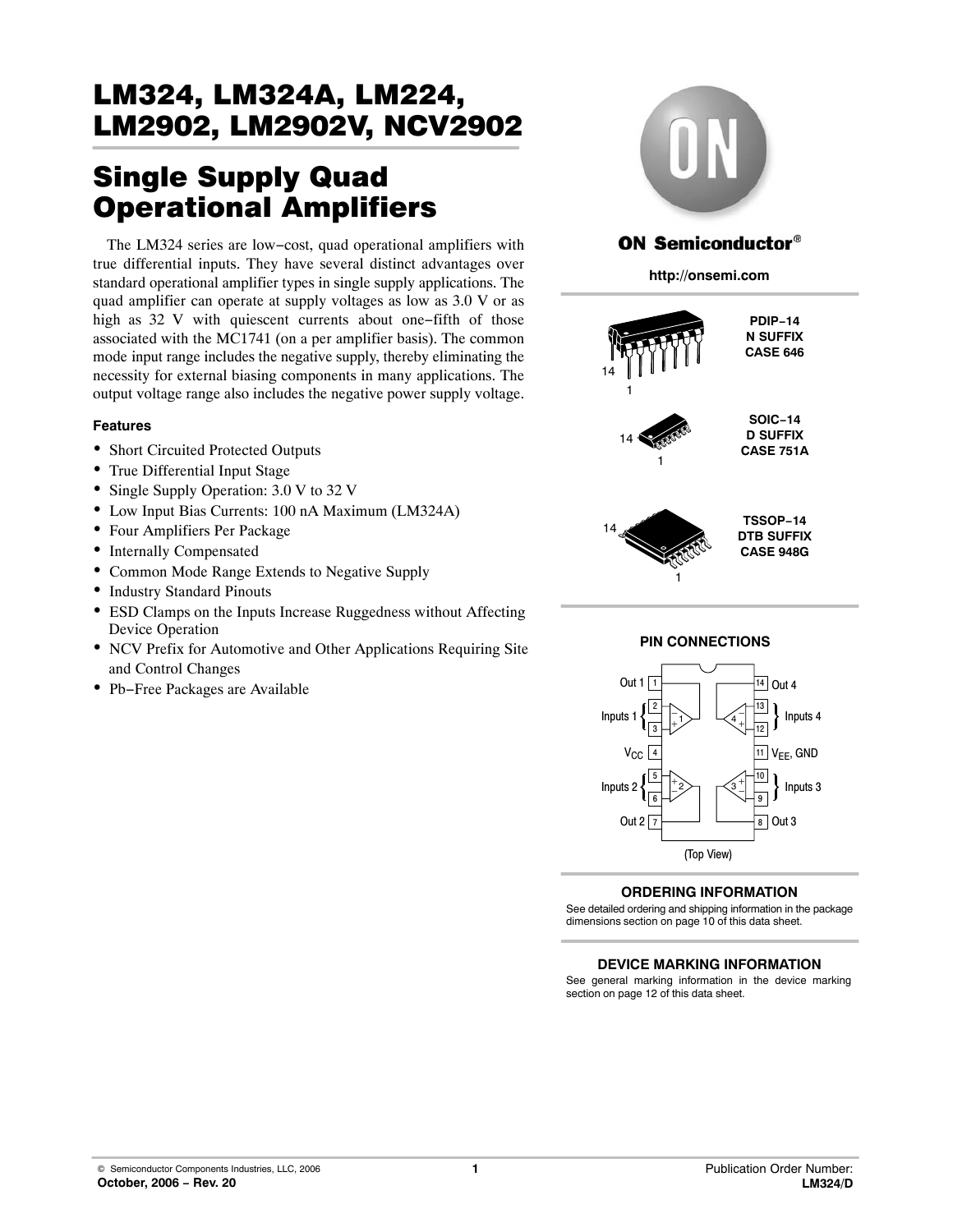| Rating                                                                                             | Symbol                              | Value                                                              | Unit          |
|----------------------------------------------------------------------------------------------------|-------------------------------------|--------------------------------------------------------------------|---------------|
| Power Supply Voltages<br>Single Supply<br><b>Split Supplies</b>                                    | $V_{\rm CC}$<br>$V_{CC}$ , $V_{EE}$ | 32<br>±16                                                          | Vdc           |
| Input Differential Voltage Range (Note 1)                                                          | V <sub>IDR</sub>                    | ±32                                                                | Vdc           |
| Input Common Mode Voltage Range                                                                    | <b>V<sub>ICR</sub></b>              | $-0.3$ to 32                                                       | Vdc           |
| Output Short Circuit Duration                                                                      | $t_{SC}$                            | Continuous                                                         |               |
| Junction Temperature (Note 2)                                                                      | $T_{\rm J}$                         | 150                                                                | $^{\circ}$ C  |
| Case 646<br>Thermal Resistance, Junction-to-Air (Note 3)<br>Case 751A<br>Case 948G                 | $R_{\theta JA}$                     | 118<br>156<br>190                                                  | $\degree$ C/W |
| Storage Temperature Range                                                                          | $T_{\text{stg}}$                    | $-65$ to $+150$                                                    | $^{\circ}C$   |
| <b>ESD Protection at any Pin</b><br>Human Body Model<br><b>Machine Model</b>                       | $V_{\text{esd}}$                    | 2000<br>200                                                        | V             |
| Operating Ambient Temperature Range<br>LM224<br>LM324, 324A<br>LM2902<br>LM2902V, NCV2902 (Note 4) | <b>TA</b>                           | $-25$ to $+85$<br>0 to $+70$<br>$-40$ to $+105$<br>$-40$ to $+125$ | $^{\circ}C$   |

**MAXIMUM RATINGS**  $(T_A = +25^{\circ}C,$  unless otherwise noted.)

Stresses exceeding Maximum Ratings may damage the device. Maximum Ratings are stress ratings only. Functional operation above the Recommended Operating Conditions is not implied. Extended exposure to stresses above the Recommended Operating Conditions may affect device reliability.

1. Split Power Supplies.

2. For supply voltages less than 32 V, the absolute maximum input voltage is equal to the supply voltage.

3. All R<sub>θJA</sub> measurements made on evaluation board with 1 oz. copper traces of minimum pad size. All device outputs were active.

4. *NCV2902 is qualified for automitive use.*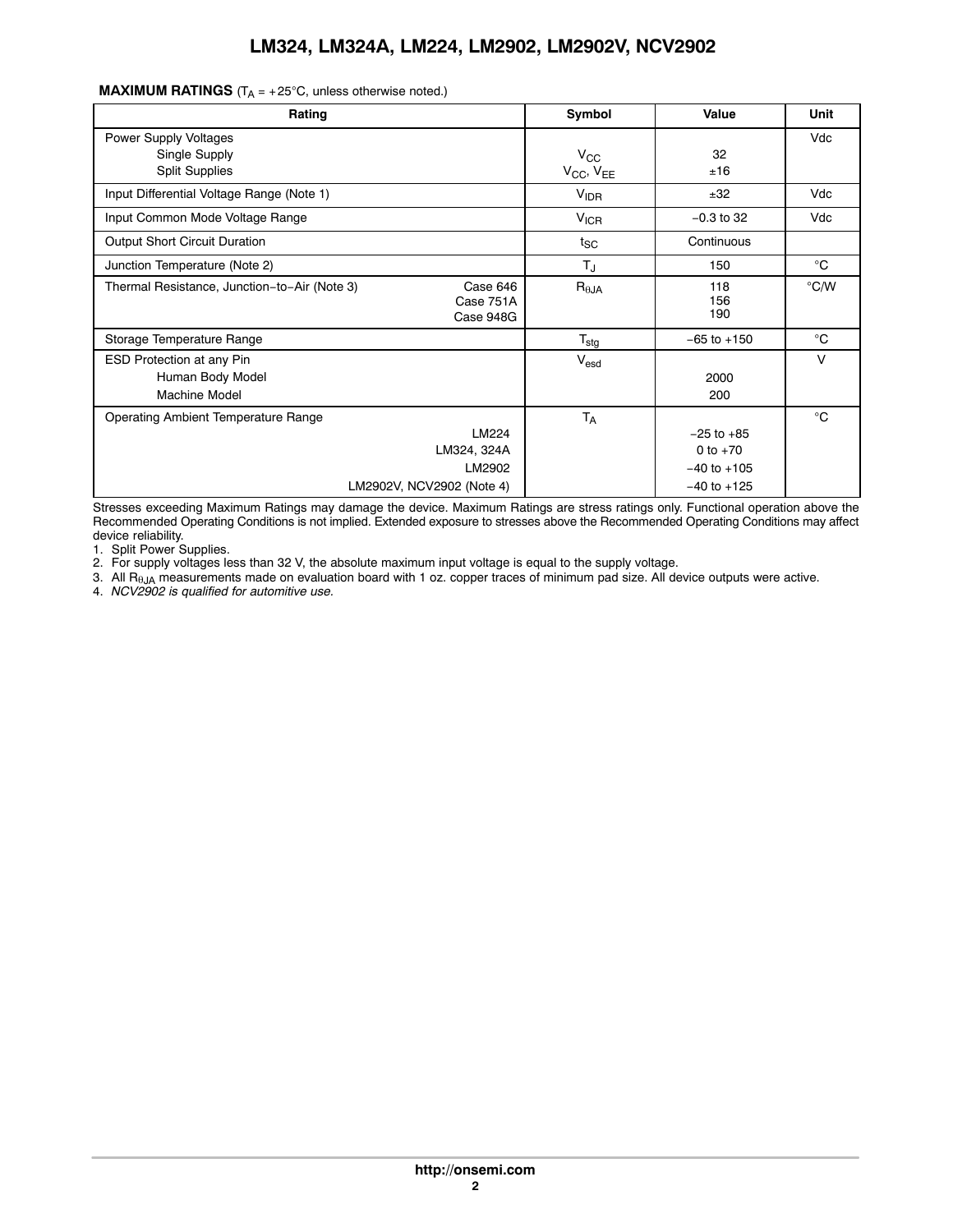|  | <b>ELECTRICAL CHARACTERISTICS</b> (V <sub>CC</sub> = 5.0 V, V <sub>EE</sub> = GND, $T_A$ = 25°C, unless otherwise noted.) |
|--|---------------------------------------------------------------------------------------------------------------------------|
|--|---------------------------------------------------------------------------------------------------------------------------|

|                                                                                                                                                                                             |                          |                                                      | <b>LM224</b>                                         |                          |                                                      | <b>LM324A</b>                              |                                                      |                                                      | LM324                                                |                                                      |                                               | LM2902                                               |                                            |                                                      | LM2902V/NCV2902                            |                          |             |
|---------------------------------------------------------------------------------------------------------------------------------------------------------------------------------------------|--------------------------|------------------------------------------------------|------------------------------------------------------|--------------------------|------------------------------------------------------|--------------------------------------------|------------------------------------------------------|------------------------------------------------------|------------------------------------------------------|------------------------------------------------------|-----------------------------------------------|------------------------------------------------------|--------------------------------------------|------------------------------------------------------|--------------------------------------------|--------------------------|-------------|
| <b>Characteristics</b>                                                                                                                                                                      | Symbol                   | Min                                                  | <b>Typ</b>                                           | Max                      | Min                                                  | <b>Typ</b>                                 | Max                                                  | Min                                                  | <b>Typ</b>                                           | Max                                                  | Min                                           | <b>Typ</b>                                           | Max                                        | Min                                                  | <b>Typ</b>                                 | Max                      | Unit        |
| Input Offset Voltage<br>$V_{CC}$ = 5.0 V to 30 V<br>$V_{ICR} = 0 V to$<br>$V_{\text{CC}} - 1.7 V,$<br>$V_O = 1.4$ V, $R_S = 0$ $\Omega$<br>$T_A = 25^{\circ}C$<br>$T_A = T_{high}$ (Note 5) | $V_{IO}$                 | $\qquad \qquad -$<br>$\qquad \qquad -$               | 2.0<br>$\overline{\phantom{a}}$                      | 5.0<br>7.0               | $\overline{\phantom{0}}$<br>$\overline{\phantom{0}}$ | 2.0<br>$\overline{\phantom{0}}$            | 3.0<br>5.0                                           | $\overline{\phantom{a}}$<br>$\overline{\phantom{a}}$ | 2.0<br>$\overline{\phantom{a}}$                      | 7.0<br>9.0                                           | $\overline{\phantom{a}}$<br>$\qquad \qquad -$ | 2.0<br>$\overline{\phantom{a}}$                      | 7.0<br>10                                  | $\overline{\phantom{a}}$<br>$\qquad \qquad -$        | 2.0<br>$\qquad \qquad -$                   | 7.0<br>13                | mV          |
| $T_A = T_{low}$ (Note 5)                                                                                                                                                                    |                          | $\overline{\phantom{0}}$                             | $\overline{a}$                                       | 7.0                      | $\overline{\phantom{0}}$                             | $\overline{a}$                             | 5.0                                                  | $\overline{\phantom{a}}$                             | $\overline{\phantom{0}}$                             | 9.0                                                  | $\overline{a}$                                | $\overline{\phantom{0}}$                             | 10                                         | $\overline{a}$                                       | $\overline{a}$                             | 10                       |             |
| Average Temperature<br>Coefficient of Input<br>Offset Voltage<br>$T_A = T_{high}$ to $T_{low}$<br>(Notes 5 and 7)                                                                           | $\Delta V_{IO}/\Delta T$ | $\overline{\phantom{a}}$                             | 7.0                                                  | $\overline{\phantom{0}}$ | $\overline{a}$                                       | 7.0                                        | 30                                                   | $\overline{\phantom{a}}$                             | 7.0                                                  | $\overline{\phantom{0}}$                             | $\overline{\phantom{0}}$                      | 7.0                                                  | $\overline{a}$                             | $\overline{\phantom{0}}$                             | 7.0                                        | $\overline{\phantom{0}}$ | $\mu V$ /°C |
| Input Offset Current<br>$T_A = T_{high}$ to $T_{low}$<br>(Note 5)                                                                                                                           | ŀιο                      | $\qquad \qquad -$<br>$\overline{a}$                  | 3.0<br>$\overline{\phantom{0}}$                      | 30<br>100                | $\overline{a}$<br>$\overline{a}$                     | 5.0<br>$\overline{a}$                      | 30<br>75                                             | $\overline{\phantom{a}}$<br>$\overline{\phantom{a}}$ | 5.0<br>$\overline{\phantom{a}}$                      | 50<br>150                                            | $\overline{\phantom{0}}$<br>$\qquad \qquad -$ | 5.0<br>$\overline{\phantom{a}}$                      | 50<br>200                                  | $\overline{\phantom{a}}$<br>$\overline{a}$           | 5.0<br>$\overline{a}$                      | 50<br>200                | nA          |
| Average Temperature<br>Coefficient of Input<br><b>Offset Current</b><br>$T_A = T_{high}$ to $T_{low}$<br>(Notes 5 and 7)                                                                    | $\Delta I_{IO}/\Delta T$ | $\overline{\phantom{a}}$                             | 10                                                   | $\overline{\phantom{a}}$ | $\overline{a}$                                       | 10                                         | 300                                                  | $\overline{\phantom{a}}$                             | 10                                                   | $\overline{\phantom{a}}$                             | $\overline{a}$                                | 10                                                   | $\overline{a}$                             | $\overline{a}$                                       | 10                                         | $\overline{\phantom{a}}$ | pA/°C       |
| Input Bias Current<br>$T_A = T_{high}$ to $T_{low}$<br>(Note 5)                                                                                                                             | ŀв                       | $\overline{\phantom{0}}$<br>$\overline{\phantom{0}}$ | $-90$<br>$\overline{a}$                              | $-150$<br>$-300$         | $\overline{\phantom{0}}$<br>$\overline{a}$           | $-45$<br>$\overline{a}$                    | $-100$<br>$-200$                                     | $\overline{\phantom{a}}$<br>$\overline{\phantom{a}}$ | $-90$<br>$\overline{a}$                              | $-250$<br>$-500$                                     | $\qquad \qquad -$<br>$\overline{\phantom{0}}$ | $-90$<br>$\overline{a}$                              | $-250$<br>$-500$                           | $\overline{\phantom{0}}$<br>$\overline{\phantom{0}}$ | $-90$<br>$\overline{\phantom{0}}$          | $-250$<br>$-500$         | nA          |
| Input Common Mode<br>Voltage Range<br>(Note 6)<br>$V_{\text{CC}}$ = 30 V<br>$T_A = +25$ °C<br>$T_A = T_{high}$ to $T_{low}$                                                                 | <b>V<sub>ICR</sub></b>   | 0<br>0                                               | $\overline{\phantom{a}}$<br>$\overline{\phantom{a}}$ | 28.3<br>28               | 0<br>0                                               | $\overline{a}$<br>$\overline{\phantom{0}}$ | 28.3<br>28                                           | 0<br>0                                               | $\overline{\phantom{a}}$<br>$\overline{\phantom{a}}$ | 28.3<br>28                                           | 0<br>0                                        | $\overline{\phantom{a}}$<br>$\overline{\phantom{a}}$ | 24.3<br>24                                 | 0<br>$\mathbf 0$                                     | $\overline{\phantom{a}}$<br>$\overline{a}$ | 24.3<br>24               | $\vee$      |
| (Note 5)<br>Differential Input<br>Voltage Range                                                                                                                                             | <b>VIDR</b>              | $\overline{\phantom{a}}$                             | $\overline{\phantom{m}}$                             | $V_{CC}$                 | $\overline{a}$                                       | $\overline{a}$                             | $V_{\rm CC}$                                         | $\overline{\phantom{a}}$                             | $\overline{\phantom{0}}$                             | $V_{CC}$                                             | $\overline{\phantom{0}}$                      | $\overline{\phantom{a}}$                             | $\mathsf{V}_{\mathsf{CC}}$                 | $\overline{\phantom{0}}$                             | $\overline{\phantom{0}}$                   | $V_{\rm CC}$             | $\vee$      |
| Large Signal Open<br>Loop Voltage Gain<br>$R_1 = 2.0 k\Omega$ ,<br>$V_{\rm CC}$ = 15 V,<br>for Large V <sub>O</sub> Swing<br>$T_A = T_{high}$ to $T_{low}$<br>(Note 5)                      | $A_{VOL}$                | 50<br>25                                             | 100<br>$\overline{\phantom{0}}$                      | $\overline{\phantom{a}}$ | 25<br>15                                             | 100<br>$\overline{a}$                      | $\overline{\phantom{0}}$<br>$\overline{\phantom{0}}$ | 25<br>15                                             | 100<br>$\overline{\phantom{0}}$                      | $\overline{\phantom{a}}$<br>$\overline{\phantom{0}}$ | 25<br>15                                      | 100<br>$\qquad \qquad -$                             | $\overline{\phantom{0}}$<br>$\overline{a}$ | 25<br>15                                             | 100<br>$\overline{a}$                      | $\overline{\phantom{a}}$ | V/mV        |
| <b>Channel Separation</b><br>10 kHz $\leq$ f $\leq$ 20 kHz,<br>Input Referenced                                                                                                             | CS                       | $\qquad \qquad -$                                    | $-120$                                               | $\frac{1}{2}$            | $\overline{a}$                                       | $-120$                                     | $\overline{a}$                                       | $\overline{a}$                                       | $-120$                                               | $\overline{a}$                                       | $\overline{a}$                                | $-120$                                               | $\overline{a}$                             | $\overline{a}$                                       | $-120$                                     | $\overline{a}$           | dB          |
| Common Mode<br>Rejection,<br>$R_S \le 10 k\Omega$                                                                                                                                           | <b>CMR</b>               | 70                                                   | 85                                                   | $\overline{\phantom{a}}$ | 65                                                   | 70                                         | $\overline{\phantom{0}}$                             | 65                                                   | 70                                                   | $\overline{\phantom{m}}$                             | 50                                            | 70                                                   | $\qquad \qquad -$                          | 50                                                   | 70                                         | $\overline{\phantom{0}}$ | dB          |
| Power Supply<br>Rejection                                                                                                                                                                   | <b>PSR</b>               | 65                                                   | 100                                                  | $\overline{\phantom{a}}$ | 65                                                   | 100                                        | $\overline{\phantom{0}}$                             | 65                                                   | 100                                                  | $\overline{\phantom{a}}$                             | 50                                            | 100                                                  | $\overline{\phantom{0}}$                   | 50                                                   | 100                                        | $\qquad \qquad -$        | dB          |

5. LM224: T<sub>low</sub> = −25°C, T<sub>high</sub> = +85°C LM324/LM324A: T<sub>low</sub> = 0°C, T<sub>high</sub> = +70°C LM2902: T<sub>low</sub> = −40°C, T<sub>high</sub> = +105°C LM2902V & NCV2902: T<sub>low</sub> = −40°C, T<sub>high</sub> = +125°C *NCV2902 is qualified for automotive use.*

6. The input common mode voltage or either input signal voltage should not be allowed to go negative by more than 0.3 V. The upper end of the common mode voltage range is V<sub>CC</sub> −1.7 V, but either or both inputs can go to +32 V without damage, independent of the magnitude

of V<sub>CC</sub>.<br>7. Guaranteed by design.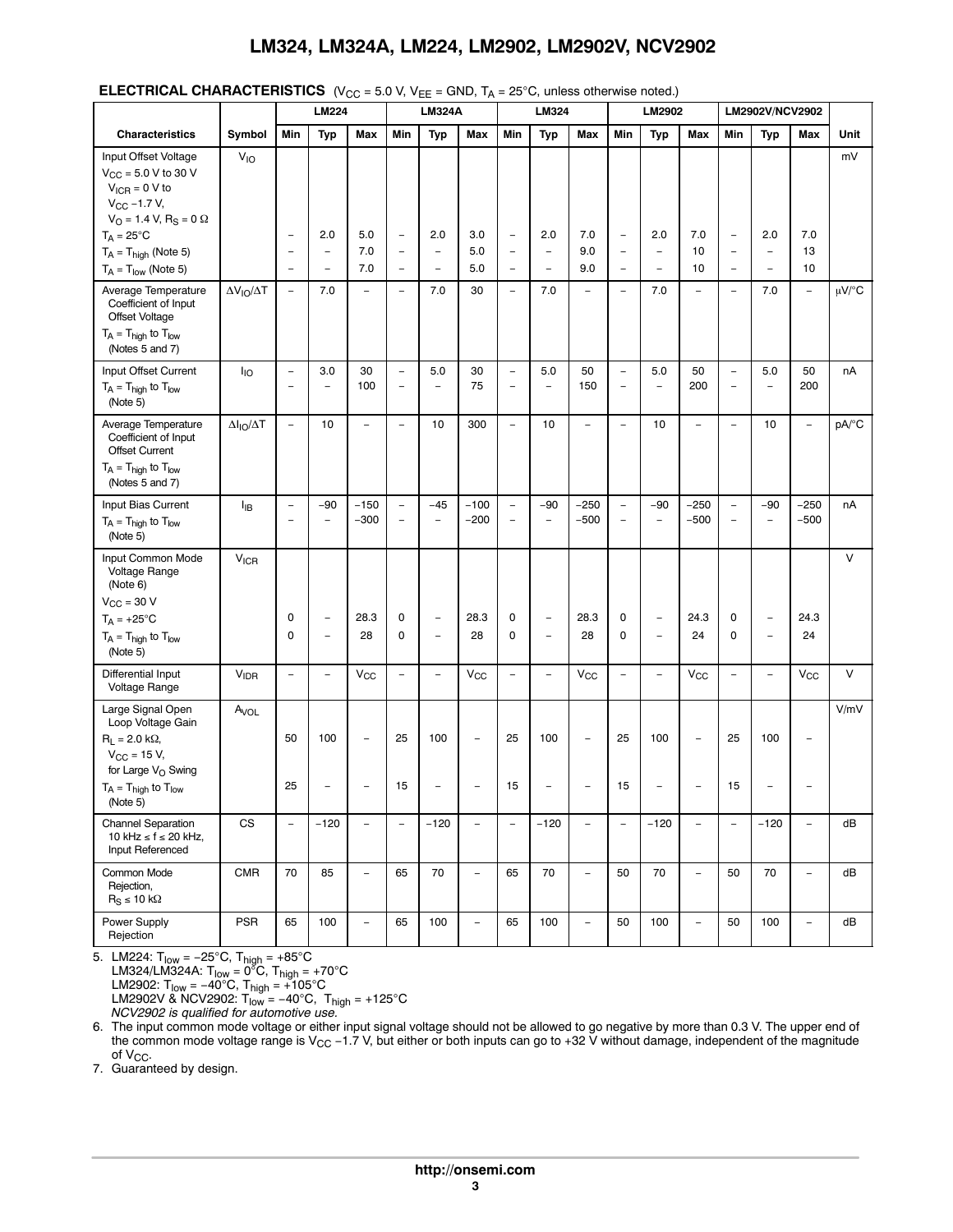|                                                                                                                              |                 |                          | いいし<br><b>LM224</b>      |                                                      | - 0.0 %, PLE             | <b>LM324A</b>  | - 9119, 1 <sub>A</sub>                     |                          | $\epsilon$ $\epsilon$ , annous stribit most notice;<br>LM324 |                          |                          | LM2902                   |                                                      |                          | LM2902V/NCV2902          |                          |        |
|------------------------------------------------------------------------------------------------------------------------------|-----------------|--------------------------|--------------------------|------------------------------------------------------|--------------------------|----------------|--------------------------------------------|--------------------------|--------------------------------------------------------------|--------------------------|--------------------------|--------------------------|------------------------------------------------------|--------------------------|--------------------------|--------------------------|--------|
| <b>Characteristics</b>                                                                                                       | Symbol          | Min                      | Typ                      | Max                                                  | Min                      | Typ            | Max                                        | Min                      | Typ                                                          | Max                      | Min                      | Typ                      | Max                                                  | Min                      | Typ                      | Max                      | Unit   |
| Output Voltage-<br>High Limit<br>$(T_A = T_{high\ to}\ T_{low})$<br>(Note 8)                                                 | $V_{OH}$        |                          |                          |                                                      |                          |                |                                            |                          |                                                              |                          |                          |                          |                                                      |                          |                          |                          | $\vee$ |
| $V_{CC}$ = 5.0 V, R <sub>L</sub> =<br>2.0 k $\Omega$ , T <sub>A</sub> = 25°C                                                 |                 | 3.3                      | 3.5                      | $\overline{\phantom{a}}$                             | 3.3                      | 3.5            | $\overline{\phantom{a}}$                   | 3.3                      | 3.5                                                          | $\overline{a}$           | 3.3                      | 3.5                      | $\overline{\phantom{a}}$                             | 3.3                      | 3.5                      | $\overline{\phantom{a}}$ |        |
| $V_{\text{CC}} = 30 \text{ V}$<br>$R_L = 2.0 k\Omega$                                                                        |                 | 26                       | $\overline{\phantom{m}}$ | $\overline{\phantom{a}}$                             | 26                       | $\overline{a}$ | $\overline{\phantom{0}}$                   | 26                       | $\overline{\phantom{0}}$                                     | $\overline{\phantom{0}}$ | 22                       | $\qquad \qquad -$        | $\overline{a}$                                       | 22                       |                          |                          |        |
| $V_{\text{CC}} = 30 \text{ V}$<br>$R_L = 10 k\Omega$                                                                         |                 | 27                       | 28                       | $\overline{\phantom{a}}$                             | 27                       | 28             | $\overline{a}$                             | 27                       | 28                                                           | $\overline{\phantom{a}}$ | 23                       | 24                       | $\overline{\phantom{a}}$                             | 23                       | 24                       | $\overline{\phantom{a}}$ |        |
| Output Voltage -<br>Low Limit,<br>$V_{\rm CC}$ = 5.0 V,<br>$R_L = 10 k\Omega$ ,<br>$T_A = T_{high}$ to $T_{low}$<br>(Note 8) | V <sub>OL</sub> | $\overline{\phantom{a}}$ | 5.0                      | 20                                                   | $\overline{a}$           | 5.0            | 20                                         | $\overline{\phantom{a}}$ | 5.0                                                          | 20                       | $\overline{a}$           | 5.0                      | 100                                                  | $\overline{a}$           | 5.0                      | 100                      | mV     |
| Output Source Current<br>$(V_{ID} = +1.0 V,$<br>$V_{CC} = 15 V$                                                              | $I_{O+}$        |                          |                          |                                                      |                          |                |                                            |                          |                                                              |                          |                          |                          |                                                      |                          |                          |                          | mA     |
| $T_A = 25^{\circ}C$<br>$T_A = T_{high}$ to $T_{low}$<br>(Note 8)                                                             |                 | 20<br>10                 | 40<br>20                 | $\overline{\phantom{a}}$<br>$\overline{\phantom{m}}$ | 20<br>10                 | 40<br>20       | $\overline{\phantom{0}}$<br>$\overline{a}$ | 20<br>10                 | 40<br>20                                                     | $\overline{\phantom{a}}$ | 20<br>10                 | 40<br>20                 | $\overline{\phantom{0}}$<br>$\overline{\phantom{0}}$ | 20<br>10                 | 40<br>20                 | $\qquad \qquad -$        |        |
| <b>Output Sink Current</b><br>$(V_{ID} = -1.0 V,$<br>$V_{CC} = 15 V$<br>$T_A = 25^{\circ}C$                                  | $I_{\Omega}$    | 10                       | 20                       | $\overline{a}$                                       | 10                       | 20             | $\overline{a}$                             | 10                       | 20                                                           | $\overline{a}$           | 10                       | 20                       | $\overline{\phantom{0}}$                             | 10                       | 20                       | $\overline{\phantom{a}}$ | mA     |
| $T_A = T_{high}$ to $T_{low}$<br>(Note 8)                                                                                    |                 | 5.0                      | 8.0                      | $\overline{\phantom{a}}$                             | 5.0                      | 8.0            | $\overline{\phantom{0}}$                   | 5.0                      | 8.0                                                          | $\overline{\phantom{0}}$ | 5.0                      | 8.0                      | $\overline{a}$                                       | 5.0                      | 8.0                      |                          |        |
| $(V_{ID} = -1.0 V,$<br>$V_{\Omega} = 200$ mV,<br>$T_A = 25^{\circ}C$                                                         |                 | 12                       | 50                       | $\overline{\phantom{a}}$                             | 12                       | 50             | $\overline{\phantom{a}}$                   | 12                       | 50                                                           | $\overline{a}$           |                          | $\overline{\phantom{0}}$ | $\overline{\phantom{0}}$                             | $\overline{\phantom{0}}$ | $\overline{a}$           | $\overline{\phantom{0}}$ | μA     |
| <b>Output Short Circuit</b><br>to Ground<br>(Note 9)                                                                         | $I_{SC}$        | $\overline{\phantom{a}}$ | 40                       | 60                                                   | $\overline{a}$           | 40             | 60                                         | $\overline{\phantom{a}}$ | 40                                                           | 60                       | $\overline{\phantom{0}}$ | 40                       | 60                                                   | $\overline{a}$           | 40                       | 60                       | mA     |
| Power Supply Current<br>$(T_A = T_{high}$ to $T_{low}$ )<br>(Note 8)                                                         | $I_{\rm CC}$    |                          |                          |                                                      |                          |                |                                            |                          |                                                              |                          |                          |                          |                                                      |                          |                          |                          | mA     |
| $V_{CC}$ = 30 V<br>$V_O = 0 V, R_L = \infty$                                                                                 |                 | $\overline{\phantom{0}}$ | $\overline{\phantom{a}}$ | 3.0                                                  | $\overline{\phantom{0}}$ | 1.4            | 3.0                                        | $\overline{\phantom{a}}$ | $\overline{\phantom{0}}$                                     | 3.0                      | $\overline{\phantom{0}}$ | $\overline{\phantom{a}}$ | 3.0                                                  | $\overline{a}$           | $\overline{\phantom{0}}$ | 3.0                      |        |
| $V_{\text{CC}} = 5.0 V,$<br>$V_O = 0 V, R_L = \infty$                                                                        |                 |                          | $\overline{a}$           | 1.2                                                  | $\overline{a}$           | 0.7            | 1.2                                        | $\overline{\phantom{a}}$ | $\overline{a}$                                               | 1.2                      | $\overline{a}$           | $\overline{\phantom{a}}$ | 1.2                                                  | $\overline{\phantom{m}}$ |                          | 1.2                      |        |

**ELECTRICAL CHARACTERISTICS**  $(V_{CC} = 5.0 \text{ V}, V_{EF} = \text{GND}, T_A = 25^{\circ} \text{C}, \text{ unless otherwise noted.)}$ 

8. LM224: T<sub>low</sub> = −25°C, T<sub>high</sub> = +85°C LM324/LM324A: T<sub>low</sub> = 0<sup>8</sup>C, T<sub>high</sub> = +70°C LM2902: T<sub>low</sub> = −40°C, T<sub>high</sub> = +105°C LM2902V & NCV2902: Tlow = −40°C, Thigh = +125°C *NCV2902 is qualified for automotive use.*

9. The input common mode voltage or either input signal voltage should not be allowed to go negative by more than 0.3 V. The upper end of the common mode voltage range is V<sub>CC</sub> −1.7 V, but either or both inputs can go to +32 V without damage, independent of the magnitude of  $V_{CC}$ .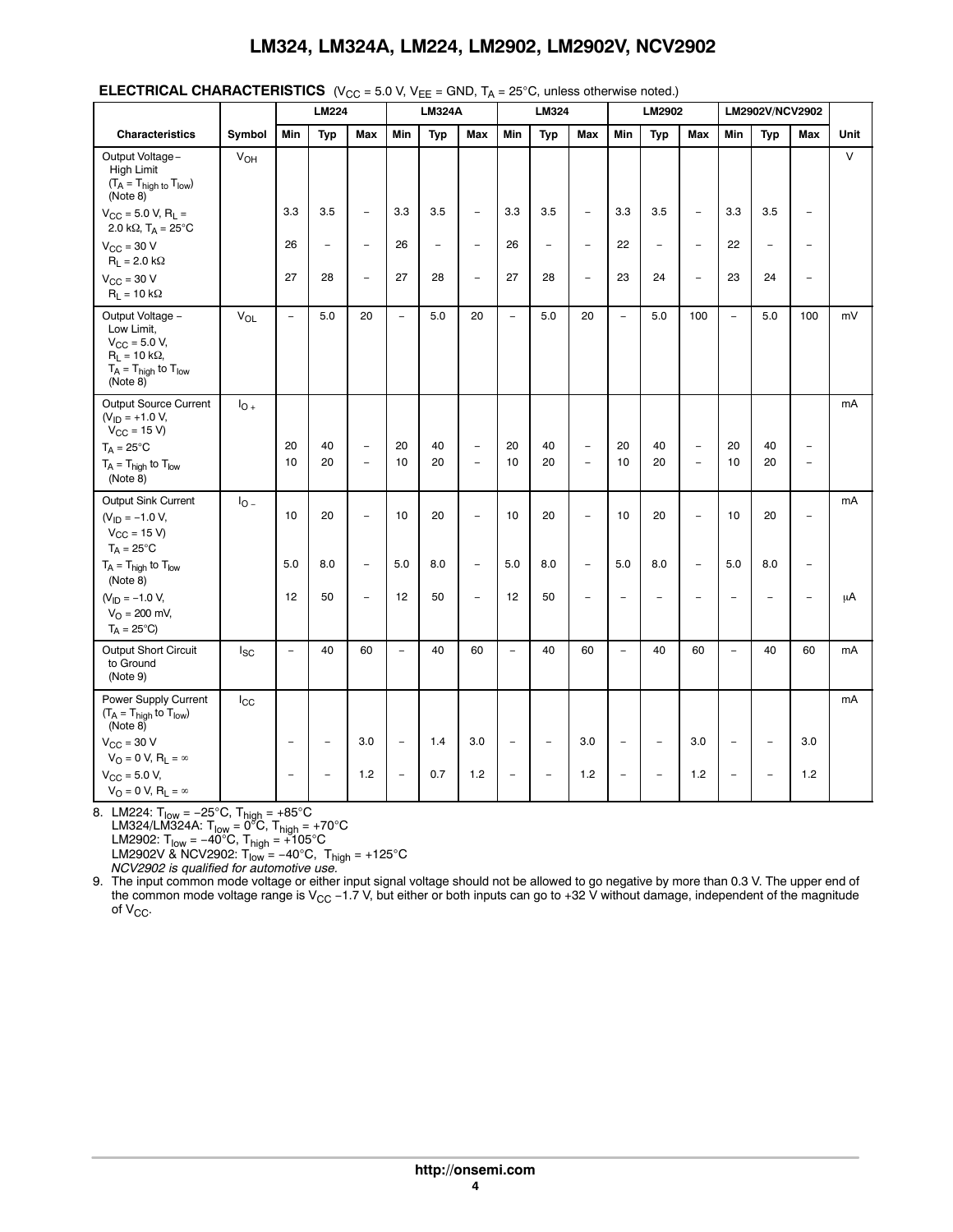

**Figure 1. Representative Circuit Diagram** (One−Fourth of Circuit Shown)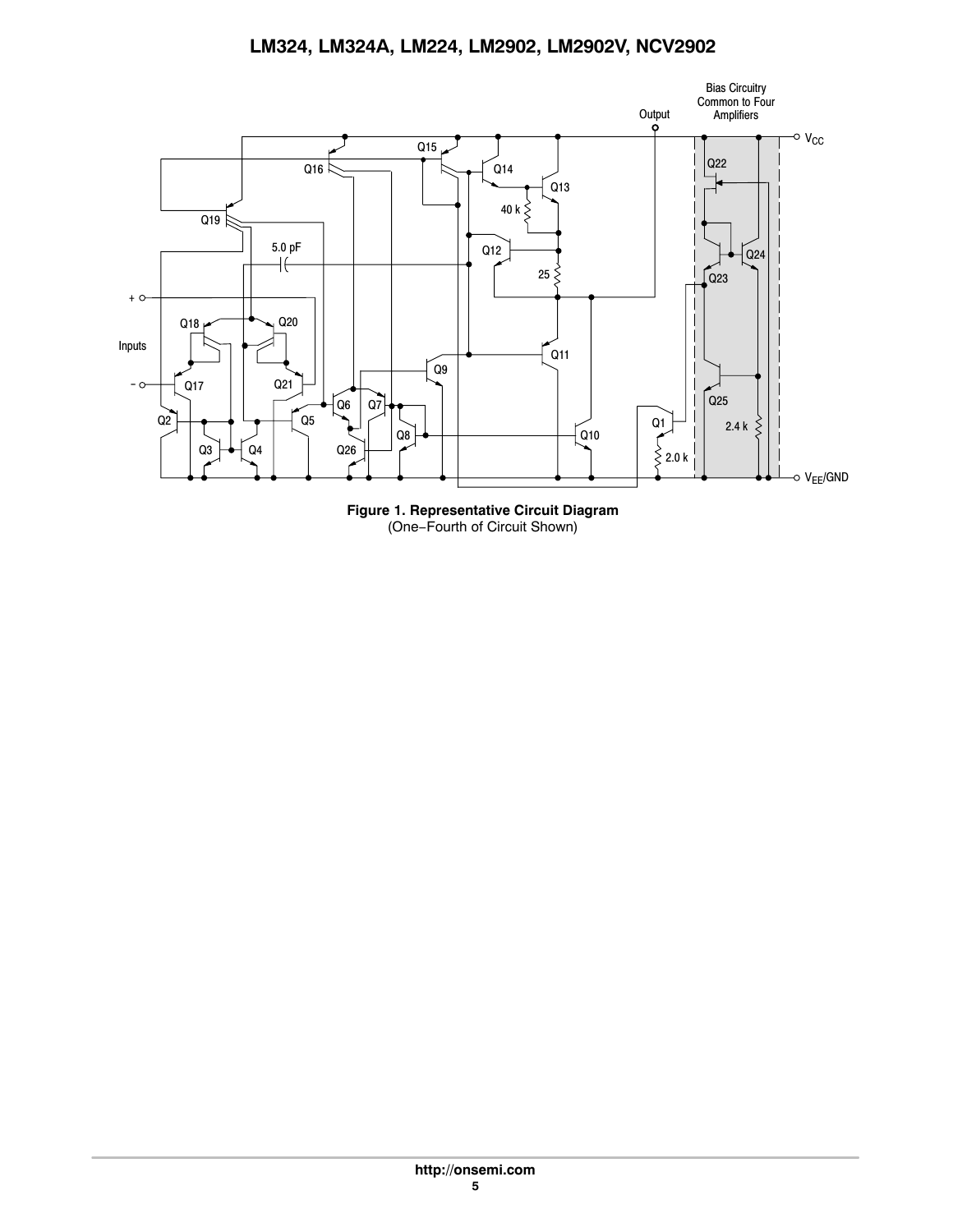#### **CIRCUIT DESCRIPTION**

The LM324 series is made using four internally compensated, two−stage operational amplifiers. The first stage of each consists of differential input devices Q20 and Q18 with input buffer transistors Q21 and Q17 and the differential to single ended converter Q3 and Q4. The first stage performs not only the first stage gain function but also performs the level shifting and transconductance reduction functions. By reducing the transconductance, a smaller compensation capacitor (only 5.0 pF) can be employed, thus saving chip area. The transconductance reduction is accomplished by splitting the collectors of Q20 and Q18. Another feature of this input stage is that the input common mode range can include the negative supply or ground, in single supply operation, without saturating either the input devices or the differential to single−ended converter. The second stage consists of a standard current source load amplifier stage.





**Figure 2. Large Signal Voltage Follower Response**

Each amplifier is biased from an internal−voltage regulator which has a low temperature coefficient thus giving each amplifier good temperature characteristics as well as excellent power supply rejection.



**Figure 3.** 



**Figure 4. Gain and Phase Margin**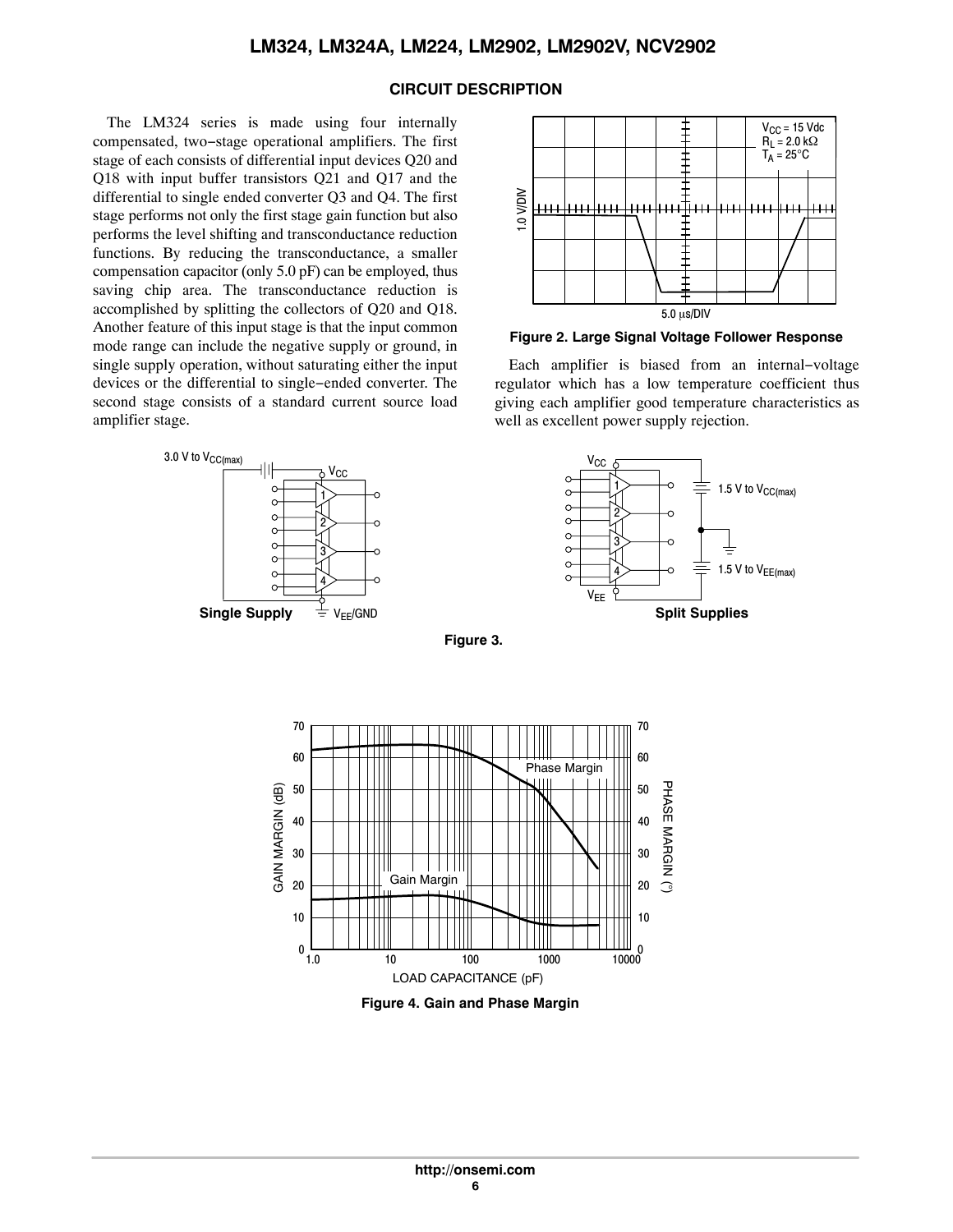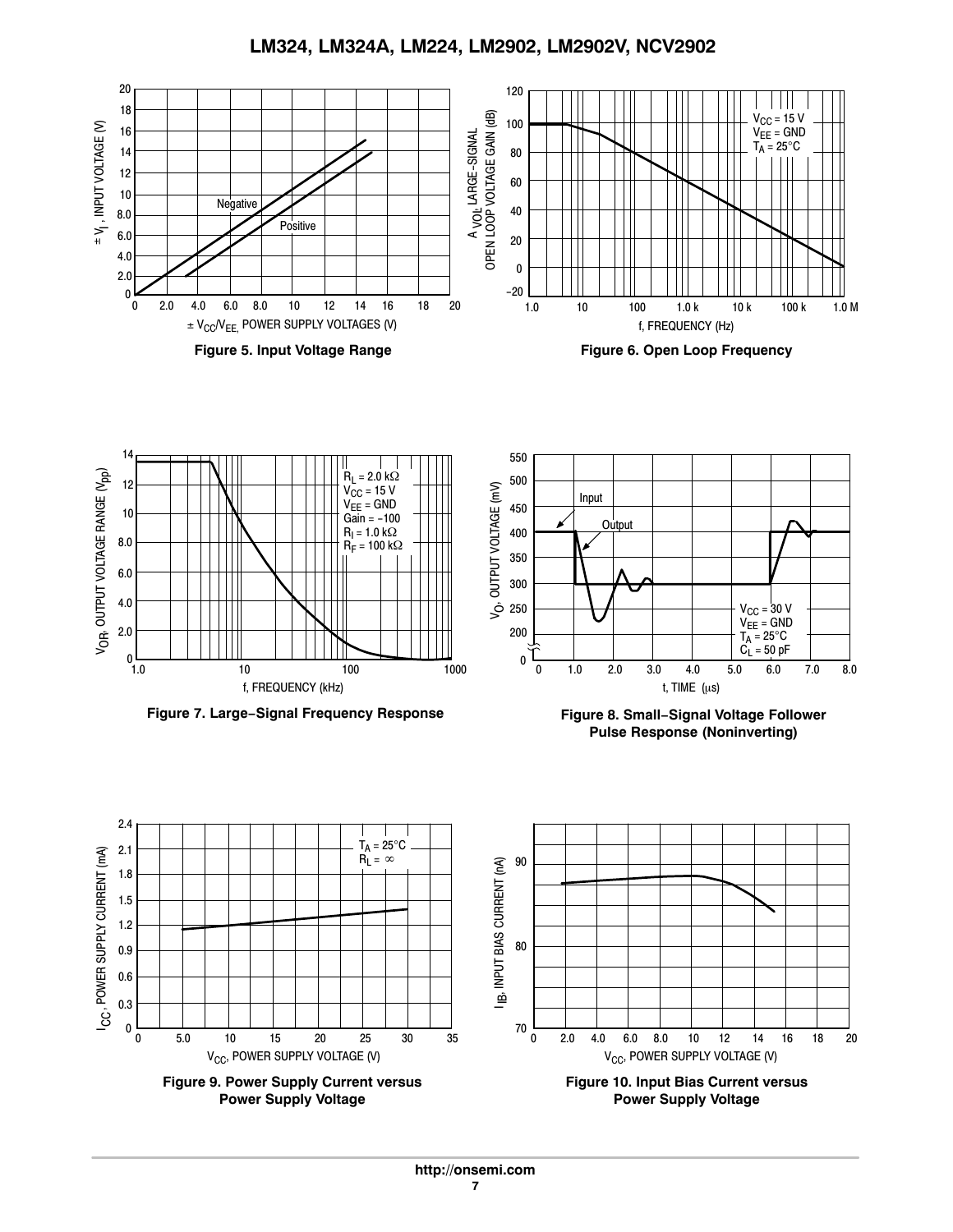



**Figure 11. Voltage Reference Figure 12. Wien Bridge Oscillator**



Figure 13. High Impedance Differential Amplifier Figure 14. Comparator with Hysteresis





**Figure 15. Bi−Quad Filter**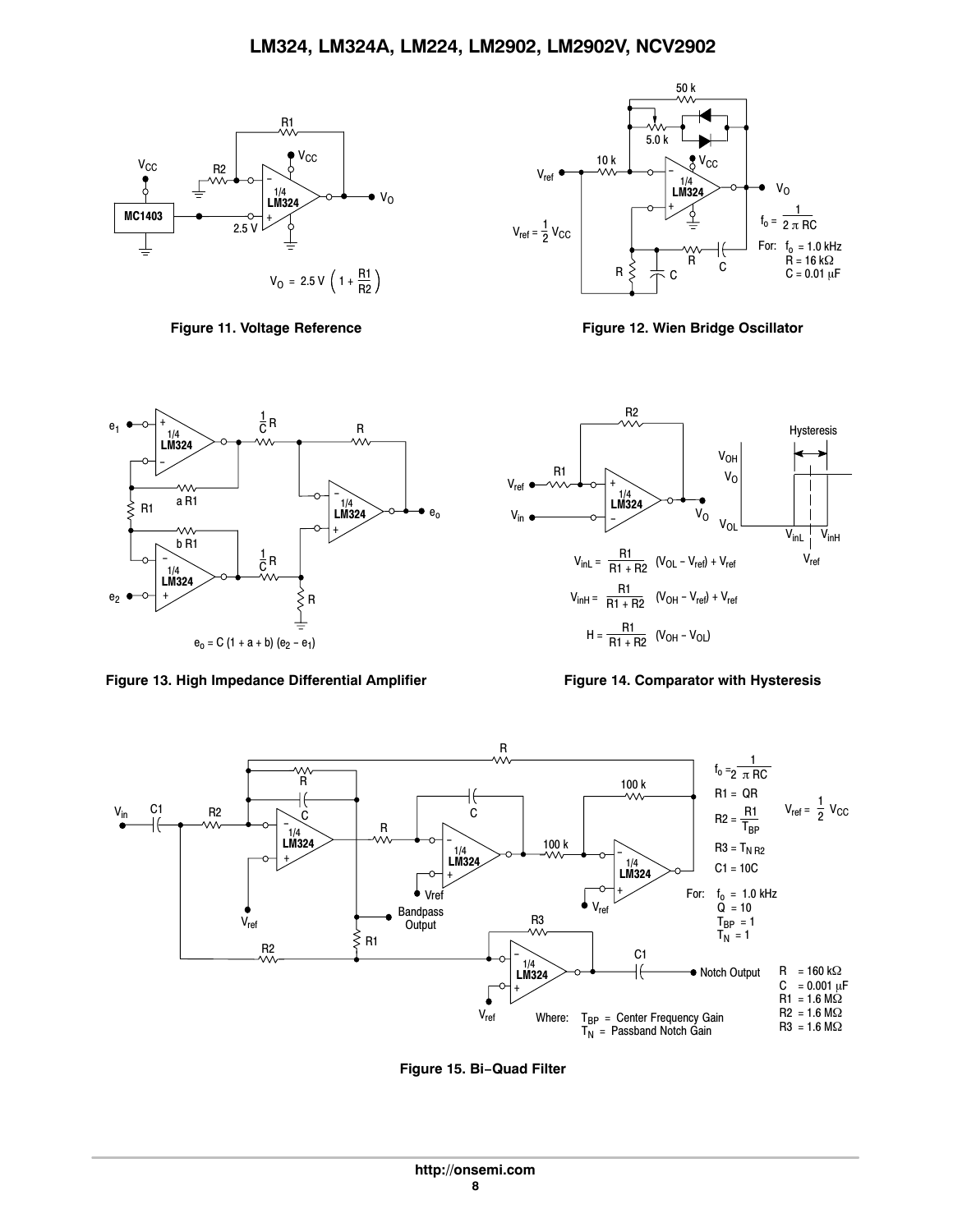





Given: f<sub>o</sub> = center frequency  $A(f_0) = gain$  at center frequency

Choose value  $f_0$ , C

Then: R3 = 
$$
\frac{Q}{\pi f_0 C}
$$
  
R1 =  $\frac{R3}{2 A(f_0)}$   
R2 =  $\frac{R1 R3}{4Q^2 R1 - R3}$ 

For less than 10% error from operational amplifier,  $\frac{\mathsf{Q_0}\mathsf{f_0}}{\mathsf{BW}}$  < 0.1

where  $f_0$  and BW are expressed in Hz.

If source impedance varies, filter may be preceded with voltage follower buffer to stabilize filter parameters.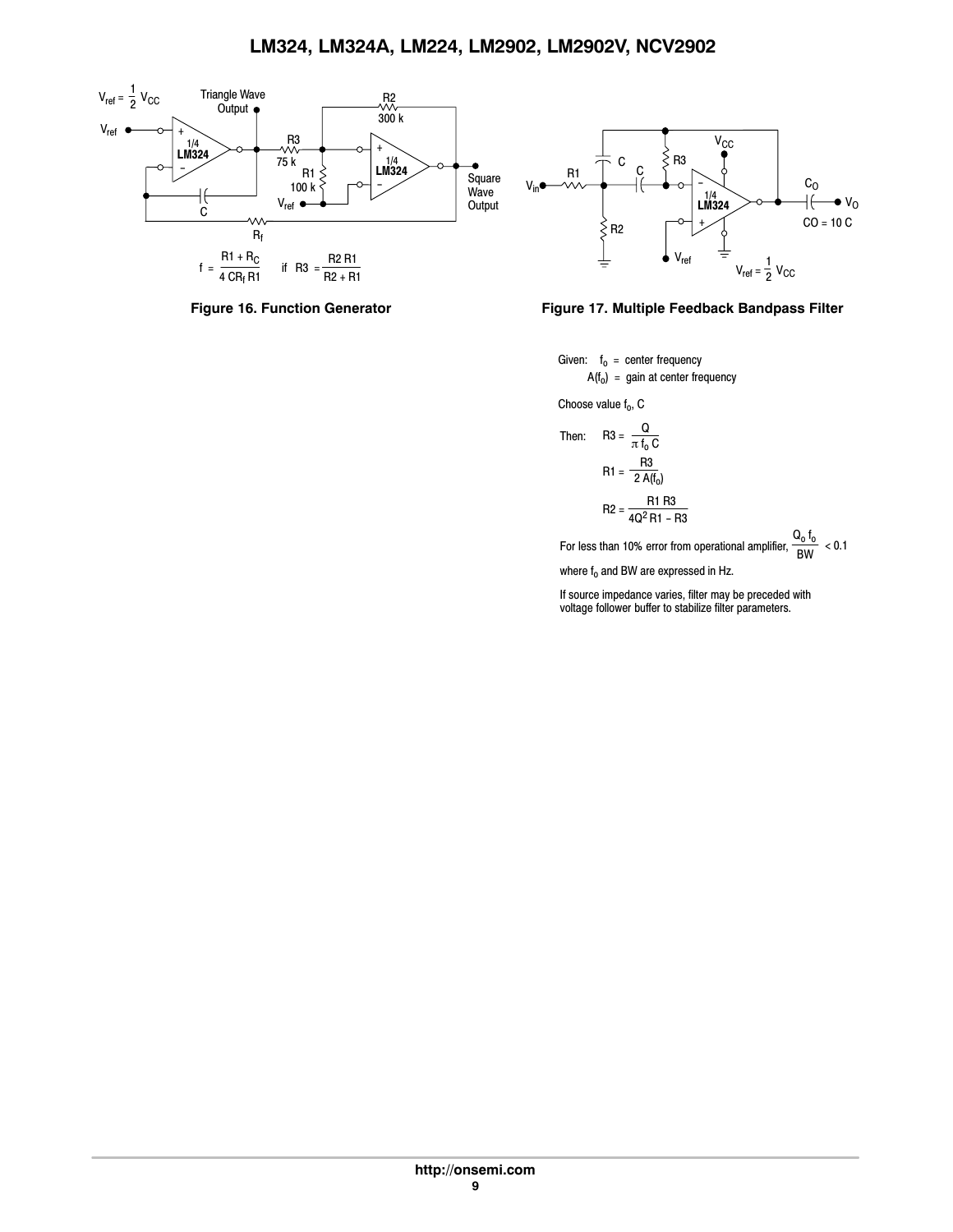#### <span id="page-9-0"></span>**ORDERING INFORMATION**

| <b>Device</b>  | <b>Operating Temperature Range</b>  | Package                     | Shipping <sup><math>\dagger</math></sup> |
|----------------|-------------------------------------|-----------------------------|------------------------------------------|
| <b>LM224D</b>  |                                     | <b>SOIC-14</b>              |                                          |
| LM224DG        |                                     | <b>SOIC-14</b><br>(Pb-Free) | 55 Units/Rail                            |
| LM224DR2       |                                     | <b>SOIC-14</b>              |                                          |
| LM224DR2G      |                                     | <b>SOIC-14</b><br>(Pb-Free) | 2500/Tape & Reel                         |
| LM224DTB       | $-25^{\circ}$ C[to +85 $^{\circ}$ C | TSSOP-14*                   |                                          |
| LM224DTBG      |                                     | TSSOP-14*                   | 96 Units/Tube                            |
| LM224DTBR2     |                                     | TSSOP-14*                   |                                          |
| LM224DTBR2G    |                                     | TSSOP-14*                   | 2500/Tape & Reel                         |
| <b>LM224N</b>  |                                     | PDIP-14                     |                                          |
| LM224NG        |                                     | PDIP-14<br>(Pb-Free)        | 25 Units/Rail                            |
| <b>LM324D</b>  |                                     | <b>SOIC-14</b>              |                                          |
| LM324DG        |                                     | <b>SOIC-14</b><br>(Pb-Free) | 55 Units/Rail                            |
| LM324DR2       |                                     | SOIC-14                     |                                          |
| LM324DR2G      |                                     | <b>SOIC-14</b><br>(Pb-Free) | 2500/Tape & Reel                         |
| LM324DTB       |                                     | TSSOP-14*                   |                                          |
| LM324DTBG      |                                     | TSSOP-14*                   | 96 Units/Tube                            |
| LM324DTBR2     |                                     | TSSOP-14*                   |                                          |
| LM324DTBR2G    |                                     | TSSOP-14*                   | 2500/Tape & Reel                         |
| <b>LM324N</b>  |                                     | PDIP-14                     |                                          |
| <b>LM324NG</b> |                                     | PDIP-14<br>(Pb-Free)        | 25 Units/Rail                            |
| LM324AD        | $0^{\circ}$ C[to +70 $^{\circ}$ C   | <b>SOIC-14</b>              |                                          |
| LM324ADG       |                                     | <b>SOIC-14</b><br>(Pb-Free) | 55 Units/Rail                            |
| LM324ADR2      |                                     | <b>SOIC-14</b>              |                                          |
| LM324ADR2G     |                                     | <b>SOIC-14</b><br>(Pb-Free) | 2500/Tape & Reel                         |
| LM324ADTB      |                                     | TSSOP-14*                   |                                          |
| LM324ADTBG     |                                     | TSSOP-14*                   | 96 Units/Tube                            |
| LM324ADTBR2    |                                     | TSSOP-14*                   | 2500/Tape & Reel                         |
| LM324ADTBR2G   |                                     | TSSOP-14*                   |                                          |
| LM324AN        |                                     | PDIP-14                     |                                          |
| LM324ANG       |                                     | PDIP-14<br>(Pb-Free)        | 25 Units/Rail                            |

†For information on tape and reel specifications, including part orientation and tape sizes, please refer to our Tape and Reel Packaging Specifications Brochure, BRD8011/D.

\*This package is inherently Pb−Free.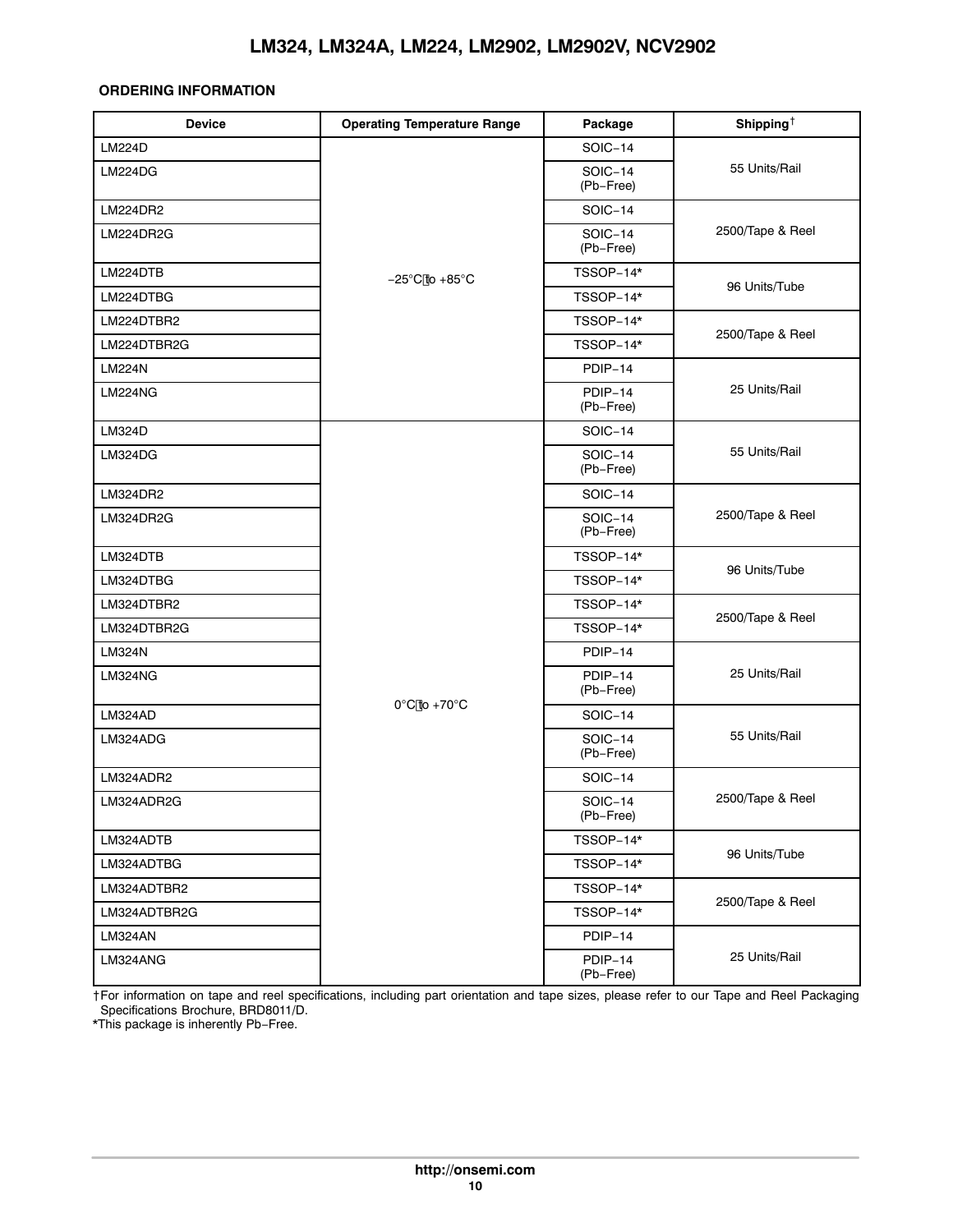#### **ORDERING INFORMATION** (continued)

| <b>Device</b>     | <b>Operating Temperature Range</b>   | Package                     | Shipping <sup><math>\dagger</math></sup> |  |  |
|-------------------|--------------------------------------|-----------------------------|------------------------------------------|--|--|
| LM2902D           |                                      | <b>SOIC-14</b>              |                                          |  |  |
| LM2902DG          |                                      | <b>SOIC-14</b><br>(Pb-Free) | 55 Units/Rail                            |  |  |
| LM2902DR2         |                                      | <b>SOIC-14</b>              |                                          |  |  |
| LM2902DR2G        |                                      | <b>SOIC-14</b><br>(Pb-Free) | 2500/Tape & Reel                         |  |  |
| <b>LM2902DTB</b>  | $-40^{\circ}$ C[to +105 $^{\circ}$ C | TSSOP-14*                   |                                          |  |  |
| LM2902DTBG        |                                      | TSSOP-14*                   | 96 Units/Tube                            |  |  |
| LM2902DTBR2       |                                      | TSSOP-14*                   |                                          |  |  |
| LM2902DTBR2G      |                                      | TSSOP-14*                   | 2500/Tape & Reel                         |  |  |
| LM2902N           |                                      | PDIP-14                     |                                          |  |  |
| LM2902NG          |                                      | PDIP-14<br>(Pb-Free)        | 25 Units/Rail                            |  |  |
| LM2902VD          |                                      | <b>SOIC-14</b>              |                                          |  |  |
| <b>LM2902VDG</b>  |                                      | <b>SOIC-14</b><br>(Pb-Free) | 55 Units/Rail                            |  |  |
| LM2902VDR2        |                                      | <b>SOIC-14</b>              |                                          |  |  |
| LM2902VDR2G       |                                      | <b>SOIC-14</b><br>(Pb-Free) | 2500/Tape & Reel                         |  |  |
| LM2902VDTB        |                                      | TSSOP-14*                   |                                          |  |  |
| LM2902VDTBG       |                                      | TSSOP-14*                   | 96 Units/Tube                            |  |  |
| LM2902VDTBR2      | $-40^{\circ}$ C[to +125 $^{\circ}$ C | TSSOP-14*                   |                                          |  |  |
| LM2902VDTBR2G     |                                      | TSSOP-14*                   | 2500/Tape & Reel                         |  |  |
| <b>LM2902VN</b>   |                                      | PDIP-14                     |                                          |  |  |
| <b>LM2902VNG</b>  |                                      | PDIP-14<br>(Pb-Free)        | 25 Units/Rail                            |  |  |
| <b>NCV2902DR2</b> |                                      | <b>SOIC-14</b>              |                                          |  |  |
| NCV2902DR2G       |                                      | <b>SOIC-14</b><br>(Pb-Free) | 2500/Tape & Reel                         |  |  |
| NCV2902DTBR2G     |                                      | TSSOP-14*                   |                                          |  |  |

†For information on tape and reel specifications, including part orientation and tape sizes, please refer to our Tape and Reel Packaging Specifications Brochure, BRD8011/D.

\*This package is inherently Pb−Free.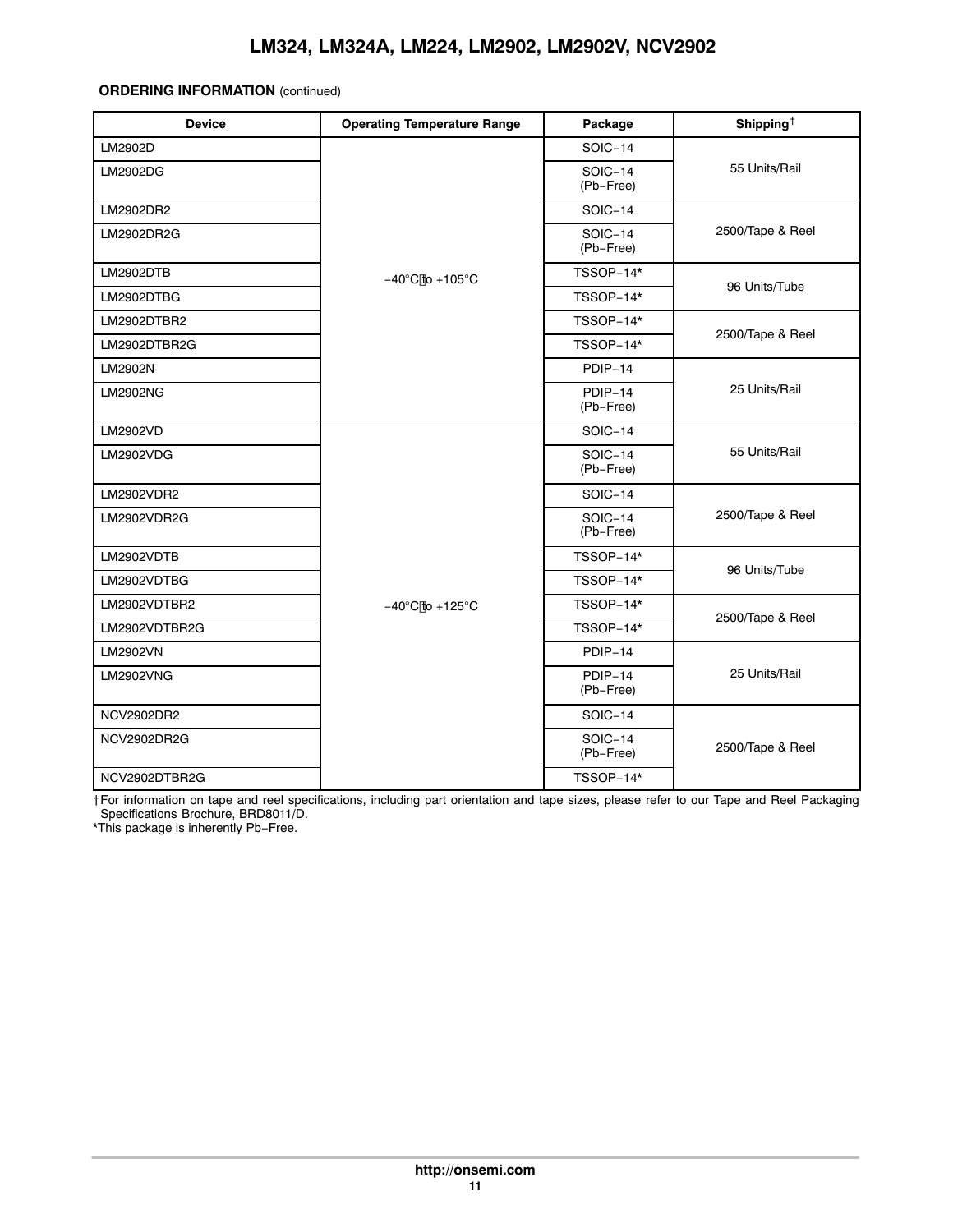### **MARKING DIAGRAMS**

#### **PDIP−14 N SUFFIX CASE 646**

<span id="page-11-0"></span>

\*This marking diagram also applies to NCV2902.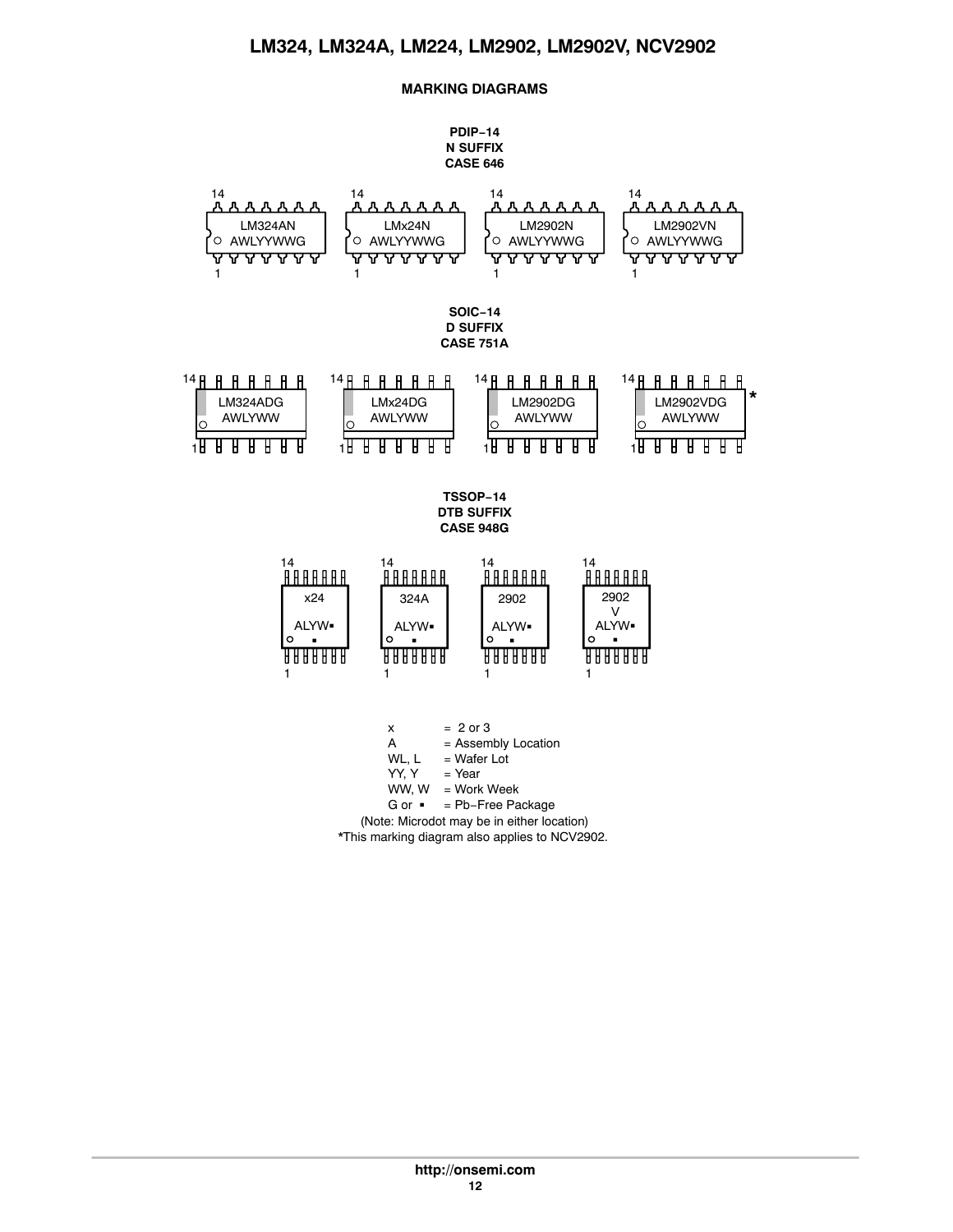## **PACKAGE DIMENSIONS**

**PDIP−14** CASE 646−06 ISSUE P



NOTES:<br>
1. DIMENSIONING AND TOLERANCING PER ANSI<br>
2. CONTROLLING DIMENSION: INCH.<br>
3. DIMENSION L TO CENTER OF LEADS WHEN<br>
FORMED PARALLEL.<br>
4. DIMENSION B DOES NOT INCLUDE MOLD FLASH.<br>
5. ROUNDED CORNERS OPTIONAL.

- 
- 

|     |            | <b>INCHES</b> |              |            |              |  | <b>MILLIMETERS</b> |  |  |
|-----|------------|---------------|--------------|------------|--------------|--|--------------------|--|--|
|     | <b>DIM</b> | <b>MIN</b>    | <b>MAX</b>   | <b>MIN</b> | <b>MAX</b>   |  |                    |  |  |
|     | А          | 0.715         | 0.770        | 18.16      | 19.56        |  |                    |  |  |
|     | в          | 0.240         | 0.260        | 6.10       | 6.60         |  |                    |  |  |
|     | С          | 0.145         | 0.185        | 3.69       | 4.69         |  |                    |  |  |
|     | D          | 0.015         | 0.021        | 0.38       | 0.53         |  |                    |  |  |
|     | F          | 0.040         | 0.070        | 1.02       | 1.78         |  |                    |  |  |
|     | G          |               | 0.100 BSC    | 2.54 BSC   |              |  |                    |  |  |
|     | н          | 0.052         | 0.095        | 1.32       | 2.41         |  |                    |  |  |
|     | J          | 0.008         | 0.015        | 0.20       | 0.38         |  |                    |  |  |
|     | κ          | 0.115         | 0.135        | 2.92       | 3.43         |  |                    |  |  |
|     |            | 0.290         | 0.310        | 7.37       | 7.87         |  |                    |  |  |
|     | M          | ---           | $10^{\circ}$ | ---        | $10^{\circ}$ |  |                    |  |  |
| м → | N          | 0.015         | 0.039        | 0.38       | 1.01         |  |                    |  |  |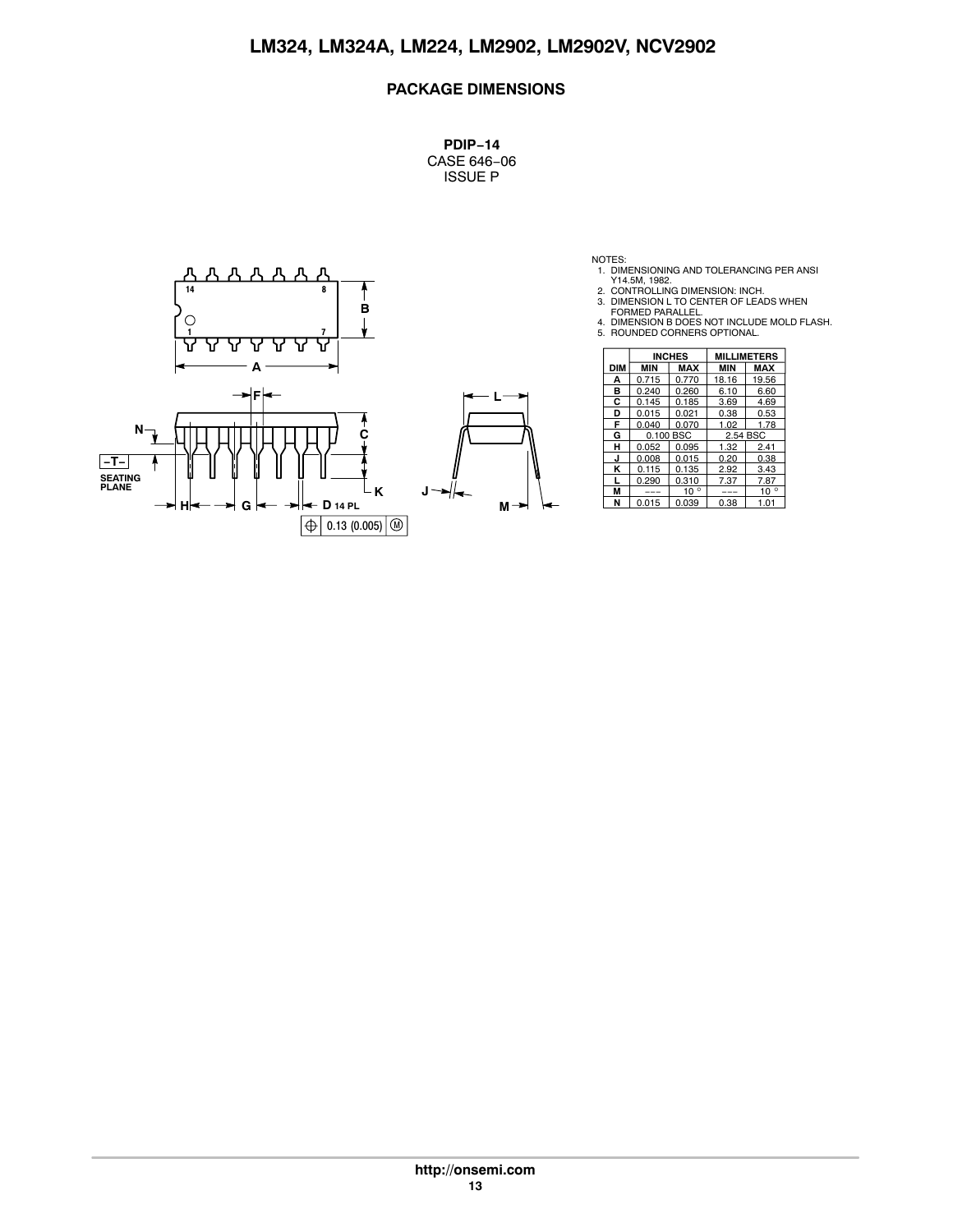## **PACKAGE DIMENSIONS**

**SOIC−14** CASE 751A−03 ISSUE H



NOTES:

- 1. DIMENSIONING AND TOLERANCING PER
- ANSI Y14.5M, 1982. 2. CONTROLLING DIMENSION: MILLIMETER. 3. DIMENSIONS A AND B DO NOT INCLUDE MOLD PROTRUSION.
- 4. MAXIMUM MOLD PROTRUSION 0.15 (0.006) PER SIDE.
- 5. DIMENSION D DOES NOT INCLUDE DAMBAR PROTRUSION. ALLOWABLE DAMBAR PROTRUSION SHALL BE 0.127 (0.005) TOTAL IN EXCESS OF THE D DIMENSION AT MAXIMUM MATERIAL CONDITION.

|     |                     | <b>MILLIMETERS</b> |              | <b>INCHES</b> |
|-----|---------------------|--------------------|--------------|---------------|
| DIM | <b>MIN</b>          | <b>MAX</b>         | <b>MIN</b>   | <b>MAX</b>    |
| А   | 8.55                | 8.75               | 0.337        | 0.344         |
| в   | 3.80                | 4.00               | 0.150        | 0.157         |
| С   | 1.35                | 1.75               | 0.054        | 0.068         |
| D   | 0.35                | 0.49               | 0.014        | 0.019         |
| F   | 0.40                | 1.25               | 0.016        | 0.049         |
| G   |                     | 1.27 BSC           |              | 0.050 BSC     |
| J   | 0.19                | 0.25               | 0.008        | 0.009         |
| κ   | 0.10                | 0.25               | 0.004        | 0.009         |
| М   | $\circ$<br>$\Omega$ | $7^\circ$          | $\circ$<br>O | $7^\circ$     |
| P   | 5.80                | 6.20               | 0.228        | 0.244         |
| R   | 0.25                | 0.50               | 0.010        | 0.019         |

#### **SOLDERING FOOTPRINT\***



\*For additional information on our Pb−Free strategy and soldering details, please download the ON Semiconductor Soldering and Mounting Techniques Reference Manual, SOLDERRM/D.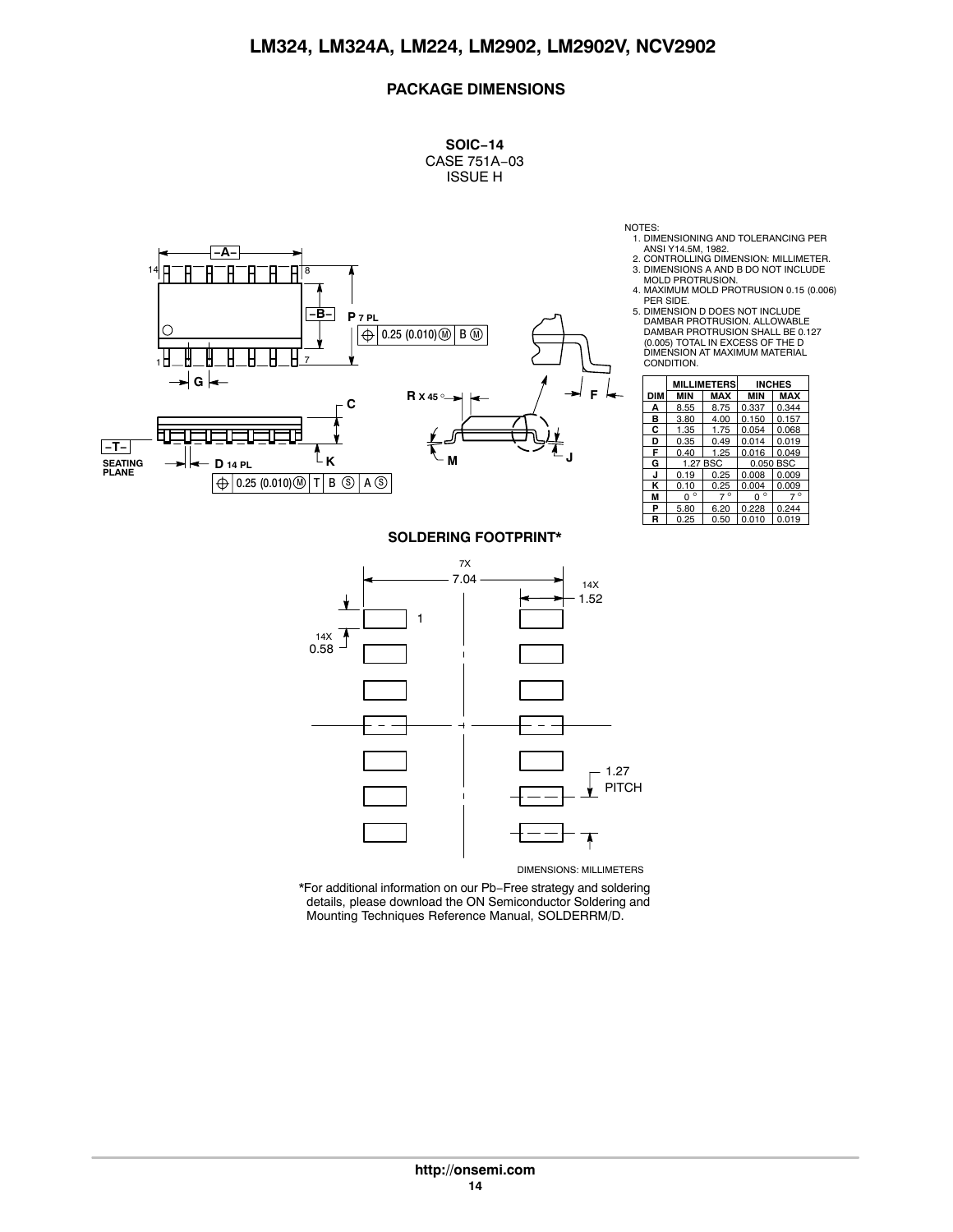### **PACKAGE DIMENSIONS**

**TSSOP−14** CASE 948G−01 ISSUE B



NOTES:

- 1. DIMENSIONING AND TOLERANCING PER
- ANSI Y14.5M, 1982. 2. CONTROLLING DIMENSION: MILLIMETER. 3. DIMENSION A DOES NOT INCLUDE MOLD FLASH, PROTRUSIONS OR GATE BURRS. MOLD FLASH OR GATE BURRS SHALL NOT
- EXCEED 0.15 (0.006) PER SIDE. 4. DIMENSION B DOES NOT INCLUDE INTERLEAD FLASH OR PROTRUSION.
- INTERLEAD FLASH OR PROTRUSION SHALL NOT EXCEED 0.25 (0.010) PER SIDE. 5. DIMENSION K DOES NOT INCLUDE DAMBAR PROTRUSION. ALLOWABLE DAMBAR PROTRUSION SHALL BE 0.08 (0.003) TOTAL IN EXCESS OF THE K DIMENSION AT
- MAXIMUM MATERIAL CONDITION. 6. TERMINAL NUMBERS ARE SHOWN FOR
- REFERENCE ONLY. 7. DIMENSION A AND B ARE TO BE DETERMINED AT DATUM PLANE -W−.

|            |              | <b>MILLIMETERS</b> |              | <b>INCHES</b> |  |  |
|------------|--------------|--------------------|--------------|---------------|--|--|
| <b>DIM</b> | MIN          | <b>MAX</b>         | MIN          | <b>MAX</b>    |  |  |
| А          | 4.90         | 5.10               | 0.193        | 0.200         |  |  |
| в          | 4.30         | 4.50               | 0.169        | 0.177         |  |  |
| c          |              | 1.20               |              | 0.047         |  |  |
| D          | 0.05         | 0.15               | 0.002        | 0.006         |  |  |
| F          | 0.50         | 0.75               | 0.020        | 0.030         |  |  |
| G          | 0.65 BSC     |                    | 0.026 BSC    |               |  |  |
| н          | 0.50         | 0.60               | 0.020        | 0.024         |  |  |
| J          | 0.09         | 0.20               | 0.004        | 0.008         |  |  |
| 11.        | 0.09         | 0.16               | 0.004        | 0.006         |  |  |
| ĸ          | 0.19         | 0.30               | 0.007        | 0.012         |  |  |
| K1         | 0.19         | 0.25<br>0.007      |              | 0.010         |  |  |
|            | 6.40 BSC     |                    | 0.252 BSC    |               |  |  |
| м          | $\circ$<br>n | $8^\circ$          | $\circ$<br>n | $\circ$<br>8  |  |  |

#### **SOLDERING FOOTPRINT\***



\*For additional information on our Pb−Free strategy and soldering details, please download the ON Semiconductor Soldering and Mounting Techniques Reference Manual, SOLDERRM/D.